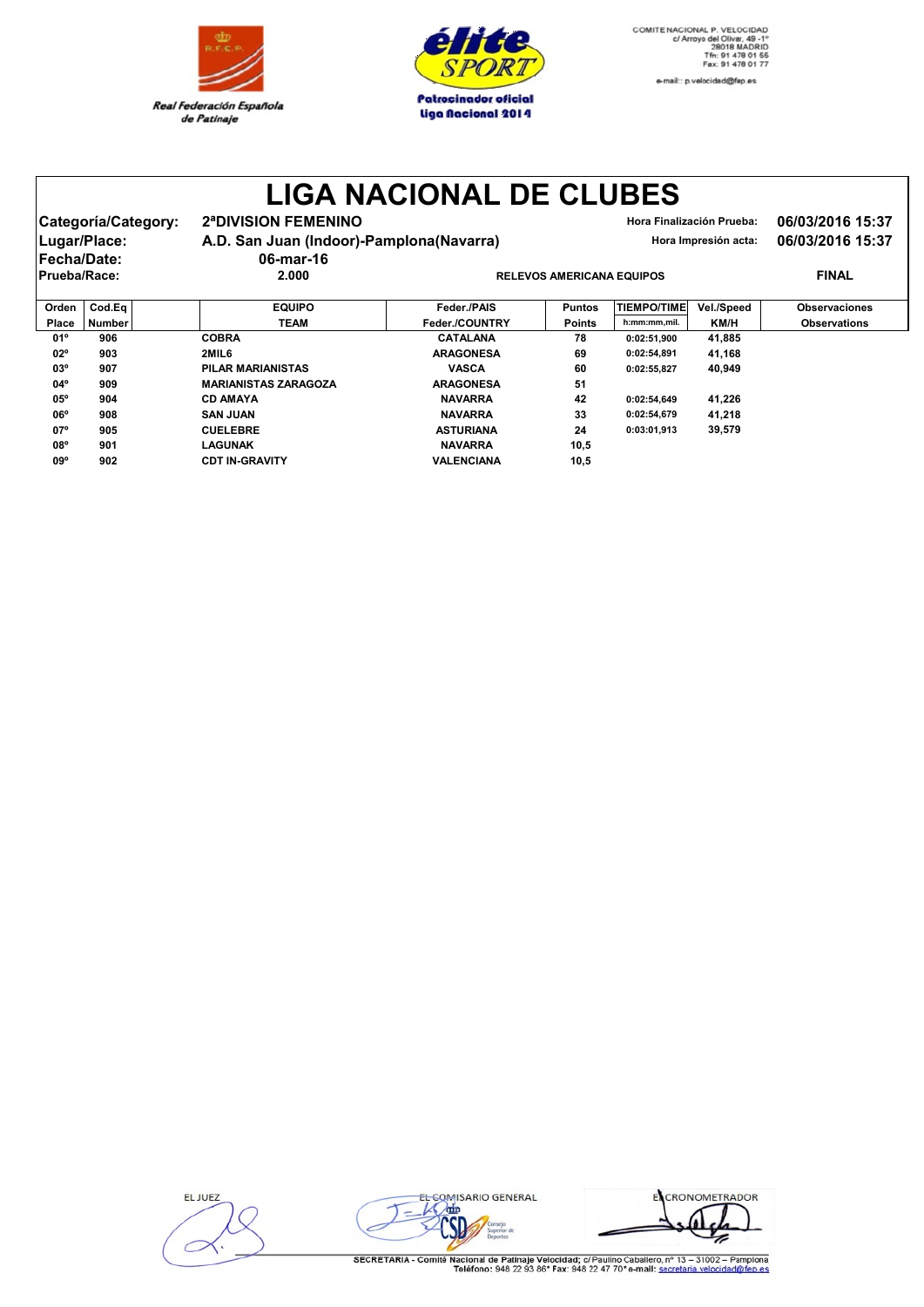



e-mail:: p.velocidad@fep.es

## **LIGA NACIONAL DE CLUBES**

**Fecha/Date: 6-mar.-16**

**Categoría/Category: 2ªDIVISION FEMENINO Hora Finalización Prueba: 06/03/2016 15:37** Lugar/Place: **A.D. San Juan (Indoor)-Pamplona(Navarra) Mora Impresión acta:** 06/03/2016 15:37

## $R$  **PRIECANA EQUIPOS PINAL**

|                | Orden Cod.Eq. | Patinador                                       | <b>EQUIPO</b>                       | Feder./PAIS       | <b>Puntos</b> | <b>TIEMPO/TIME </b> | Vel./Speed | <b>Observaciones</b> |
|----------------|---------------|-------------------------------------------------|-------------------------------------|-------------------|---------------|---------------------|------------|----------------------|
|                | Orden Team C. | <b>Skater</b>                                   | <b>TEAM</b>                         | Feder./COUNTRY    | Points        | h:mm:mm,mil.        | KM/H       | <b>Observations</b>  |
| 1 <sup>°</sup> | 150           | <b>CARREÑO PERIS, AINOA</b>                     | <b>COBRA</b>                        | <b>CATALANA</b>   | 19,5          | 0:02:51,900         | 41,885     |                      |
| 1 <sup>°</sup> | 156           | VALLVERDU IMBERNON, LAIA                        | <b>COBRA</b>                        | CATALANA          | 19,5          |                     |            |                      |
| 1 <sup>°</sup> | 157           | <b>VIDAL PONCE, NATALIA</b>                     | <b>COBRA</b>                        | CATALANA          | 19,5          |                     |            |                      |
| 1 <sup>°</sup> | 148           | ARREGUI GARCIA, ANDREA                          | <b>COBRA</b>                        | <b>CATALANA</b>   | 19,5          |                     |            |                      |
| 2 <sup>o</sup> | 129           | JÚLVEZ IBÁÑEZ, VIOLETA                          | 2MIL6                               | <b>ARAGONESA</b>  | 13,8          | 0:02:54,891         | 41,168     |                      |
| 2 <sup>o</sup> | 130           | <b>LANGA TORRES, NEREA</b>                      | 2MIL6                               | <b>ARAGONESA</b>  | 13,8          |                     |            |                      |
| 2º             | 131           | <b>MORTE CASADO, LOLA</b>                       | 2MIL6                               | <b>ARAGONESA</b>  | 13,8          |                     |            |                      |
| 2 <sup>o</sup> | 132           | <b>REYES MACARRO, IRENE</b>                     | 2MIL6                               | <b>ARAGONESA</b>  | 13,8          |                     |            |                      |
| 2º             | 133           | SANCHEZ ALONSO, LIDIA                           | 2MIL6                               | <b>ARAGONESA</b>  | 13,8          |                     |            |                      |
| 3º             | 158           | FERNANDEZ GUTIERREZ, LORENA PILAR MARIANISTAS   |                                     | <b>VASCA</b>      | 12            | 0:02:55,827         | 40,949     |                      |
| 3º             | 159           | <b>GARCIA REY, NAGORE</b>                       | PILAR MARIANISTAS                   | <b>VASCA</b>      | 12            |                     |            |                      |
| 3º             | 160           | MARTINEZ DE LAFUENTE SAGASTI, PILAR MARIANISTAS |                                     | <b>VASCA</b>      | 12            |                     |            |                      |
| 30             | 161           | PAGAZAURTUNDUA MILLANO, EUGI PILAR MARIANISTAS  |                                     | <b>VASCA</b>      | 12            |                     |            |                      |
| 3º             | 162           | PERU DIAZ DE CERIO, MARIA                       | PILAR MARIANISTAS                   | <b>VASCA</b>      | 12            |                     |            |                      |
| 4º             | 173           | <b>IBAÑEZ DEL OLMO, ISABEL</b>                  | <b>MARIANISTAS ZARAGO ARAGONESA</b> |                   | 10,2          |                     |            |                      |
| 4º             | 174           | <b>IBAÑEZ HERRERA, BLANCA</b>                   | <b>MARIANISTAS ZARAGO ARAGONESA</b> |                   | 10,2          |                     |            |                      |
| 4º             | 175           | <b>NARVAEZ MARTINS, SARAY</b>                   | <b>MARIANISTAS ZARAGO ARAGONESA</b> |                   | 10,2          |                     |            |                      |
| 4º             | 176           | SANCHEZ PELLICERO, SILVIA                       | <b>MARIANISTAS ZARAGO ARAGONESA</b> |                   | 10,2          |                     |            |                      |
| 4º             | 177           | ZARRALUKI ANCISO, IZASKUN                       | <b>MARIANISTAS ZARAGO ARAGONESA</b> |                   | 10,2          |                     |            |                      |
| 5º             | 138           | EUGUI PASCAL, IZARNE                            | <b>CD AMAYA</b>                     | <b>NAVARRA</b>    | 8,4           | 0:02:54,649         | 41,226     |                      |
| 5º             | 140           | <b>RIVERO ALMAGRO, AHINIRE</b>                  | <b>CD AMAYA</b>                     | <b>NAVARRA</b>    | 8,4           |                     |            |                      |
| 5º             | 137           | <b>ESQUISABEL GONZALEZ, IRENE</b>               | <b>CD AMAYA</b>                     | <b>NAVARRA</b>    | 8,4           |                     |            |                      |
| 5º             | 136           | ECHAURI IRIGOYEN, AMAIA                         | <b>CD AMAYA</b>                     | <b>NAVARRA</b>    | 8,4           |                     |            |                      |
| 5º             | 139           | PÉREZ APESTEGUÍA, SILVIA                        | <b>CD AMAYA</b>                     | <b>NAVARRA</b>    | 8,4           |                     |            |                      |
| 6º             | 163           | ELZABURU MARTINEZ DE LA PERA, SAN JUAN          |                                     | <b>NAVARRA</b>    | 6,6           | 0:02:54,679         | 41,218     |                      |
| 6º             | 170           | <b>SAEZ ARZA, SARAI</b>                         | <b>SAN JUAN</b>                     | <b>NAVARRA</b>    | 6,6           |                     |            |                      |
| 6º             | 168           | <b>OSTOLAZA LEON, NEREA</b>                     | <b>SAN JUAN</b>                     | <b>NAVARRA</b>    | 6,6           |                     |            |                      |
| 6º             | 165           | GONZALEZ OKUPINSKA, LAURA                       | <b>SAN JUAN</b>                     | <b>NAVARRA</b>    | 6,6           |                     |            |                      |
| 6º             | 169           | PEJENAUTE LARRAYOZ, BEATRIZ                     | <b>SAN JUAN</b>                     | <b>NAVARRA</b>    | 6,6           |                     |            |                      |
| 7º             | 143           | FERNÁNDEZ LANZA, LETICIA                        | <b>CUELEBRE</b>                     | ASTURIANA         | 6             | 0:03:01,913         | 39,579     |                      |
| 7º             | 144           | <b>GONZÁLEZ ALONSO, RAQUEL</b>                  | <b>CUELEBRE</b>                     | <b>ASTURIANA</b>  | 6             |                     |            |                      |
| 7º             | 145           | GONZÁLEZ DÍAZ, OLAYA                            | <b>CUELEBRE</b>                     | <b>ASTURIANA</b>  | 6             |                     |            |                      |
| 7º             | 147           | ROBLEDO GARCÍA, ANA                             | <b>CUELEBRE</b>                     | ASTURIANA         | 6             |                     |            |                      |
| 8º             | 116           | ALDEANO GÓMEZ, CRISTINA                         | LAGUNAK                             | <b>NAVARRA</b>    | 2,1           |                     |            |                      |
| 8º             | 117           | AMILLANO ZURBANO, AMAIUR                        | LAGUNAK                             | <b>NAVARRA</b>    | 2,1           |                     |            |                      |
| 8º             | 119           | GONZÁLEZ RODRÍGUEZ, PAULA                       | LAGUNAK                             | <b>NAVARRA</b>    | 2,1           |                     |            |                      |
| 8º             | 120           | <b>MOLINA LIZASO, LEYRE</b>                     | LAGUNAK                             | <b>NAVARRA</b>    | 2,1           |                     |            |                      |
| 8º             | 121           | <b>MORENO SÁNCHEZ, INÉS</b>                     | LAGUNAK                             | <b>NAVARRA</b>    | 2,1           |                     |            |                      |
| 8º             | 125           | LOPEZ ALEIXANDRE, JULIA                         | <b>CDT IN-GRAVITY</b>               | VALENCIANA        | 2,1           |                     |            |                      |
| 8º             | 126           | <b>MARTINEZ ARGUDO, ALBA</b>                    | <b>CDT IN-GRAVITY</b>               | <b>VALENCIANA</b> | 2,1           |                     |            |                      |
| 80             | 127           | <b>ROBLA ESPI, CELIA</b>                        | <b>CDT IN-GRAVITY</b>               | <b>VALENCIANA</b> | 2,1           |                     |            |                      |
| 8º             | 128           | VILLALBA MORENO, LUNA                           | <b>CDT IN-GRAVITY</b>               | VALENCIANA        | 2,1           |                     |            |                      |
| 8º             | 227           | <b>FOLCH SERRA, Zaira</b>                       | <b>CDT IN-GRAVITY</b>               | <b>VALENCIANA</b> | 2,1           |                     |            |                      |

EL JUEZ

EL COMISARIO GENERAL  $L$  orin i de

ECRONOMETRADOR z

SECRETARIA - Comité Nacional de Patinaje Velocidad; c/ Paulino Caballero, nº 13 - 31002 - Pamplona<br>Teléfono: 948 22 93 86\* Fax: 948 22 47 70\* e-mail: secretaria velocidad@fen.es